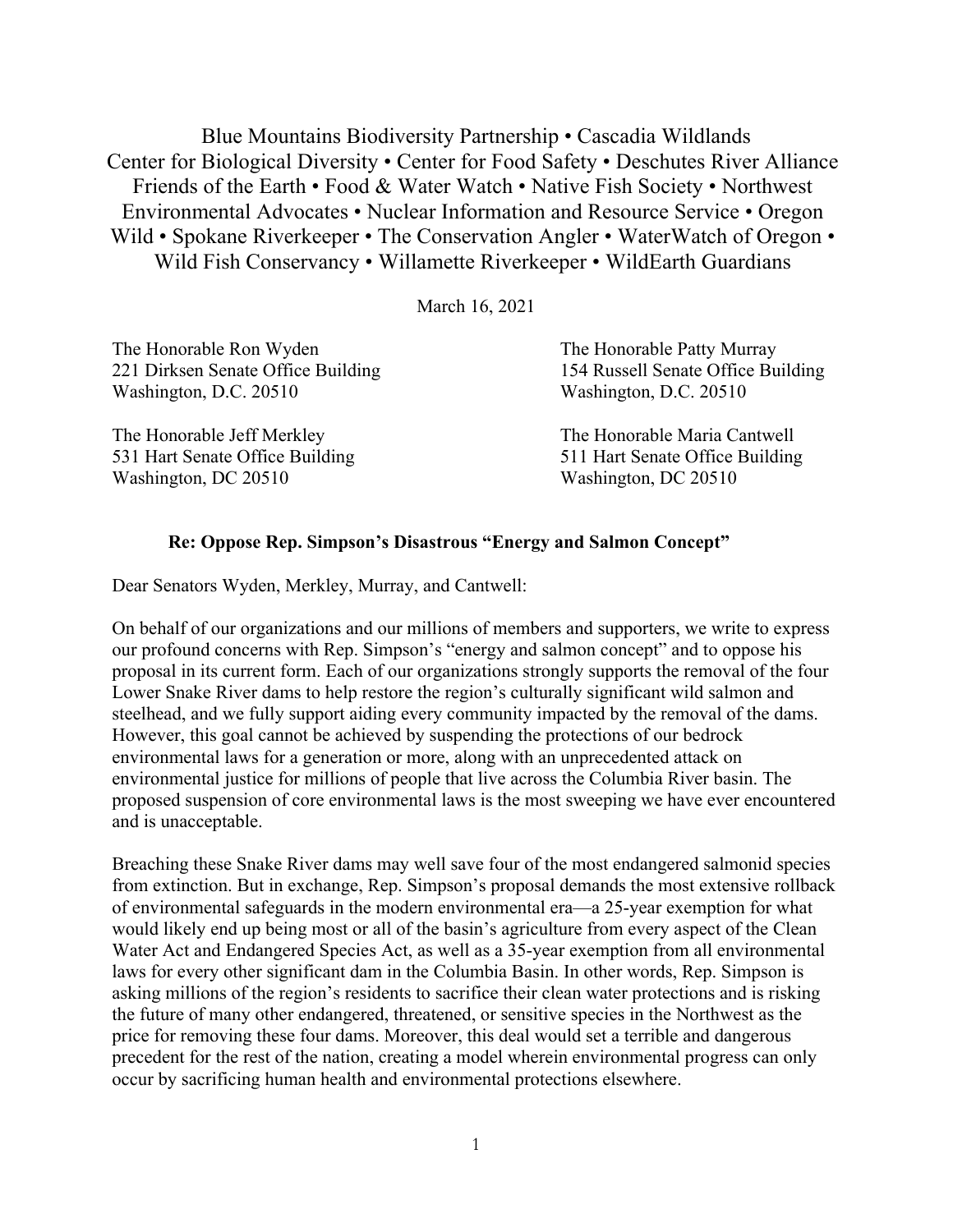Cynically, Rep. Simpson's proposal continues the false narrative that environmental safeguards are to blame for declining wild salmon populations. Nothing could be further from the truth. Almost all of the Columbia Basin dams were constructed prior to the existence of our key environmental laws, and the dams are a primary cause of declining wild salmon in the Pacific Northwest. The safeguards provided by the Clean Water Act, Endangered Species Act, and National Environmental Policy Act—and, yes, the litigation brought by Tribes, States, and environmental organizations based on those laws—are the reason that the Snake River wild salmonids are not already extinct. Those very laws are what brought the question of breaching these dams to this point. The strength of the Endangered Species Act is the reason our salmon and the endangered Puget Sound orcas that depend upon them still have a chance to recover, and the strength of the Clean Water Act provides tools to improve the Northwest's water quality to the benefit of species and human health. Efforts to protect water quality, wetlands, farmworkers from pesticides, and communities most impacted by pollution would all be jeopardized by suspending these laws for a generation.

The proposal's basic antagonism to fundamental environmental regulatory programs also fails to recognize that strong regulatory programs incentivize voluntary actions and self-policing by agriculture and others that can contribute to improved water quality and human and species health across the Columbia Basin.

While we support providing funds and resources to help the communities that would be impacted by the removal of the Snake River dams, Rep. Simpson proposes to spend \$34 billion with virtually no accountability on how those funds would be spent. And the geographic scope of this spending proposal goes well beyond the scope of communities impacted by the breaching of the four dams. Under his proposal, most funding would go towards special interests and large agribusiness, rather than ensuring that ordinary people are put first with good-paying, reliable jobs. Funding would go towards large factory farm agribusinesses to further subsidize operations that already cause massive water and air pollution and other environmental ills including climate impacts, and a vague list of other infrastructure projects including unproven hydrogen storage and small modular nuclear reactors that have little to do with the Snake River dams. Rather than providing funds to all reasonably impacted communities and concurrently ensuring those public funds are used for public purposes—such as protecting wild salmon and steelhead from increasingly warm and polluted habitat—Rep. Simpson would be the sole arbiter who picks winners and losers for decades to come.

Not only does Rep. Simpson's proposal fail to address the current and future impacts of climate change to salmon, it actually would stall efforts to address rising water temperatures in the mainstem of the Columbia River. Every salmon and steelhead migrating through the Columbia faces an existential threat from warming river temperatures, especially in dam-created reservoirs. But by exempting over 80 dams from virtually all environmental laws, it will be impossible to address lethal water temperatures in the mainstem Columbia, such as the John Day pool where most of the 2015 sockeye salmon bound for Idaho perished. Rep. Simpson's proposal does not even mention the critical need to protect and restore cold-water refuges for salmon migrating through the Columbia mainstem.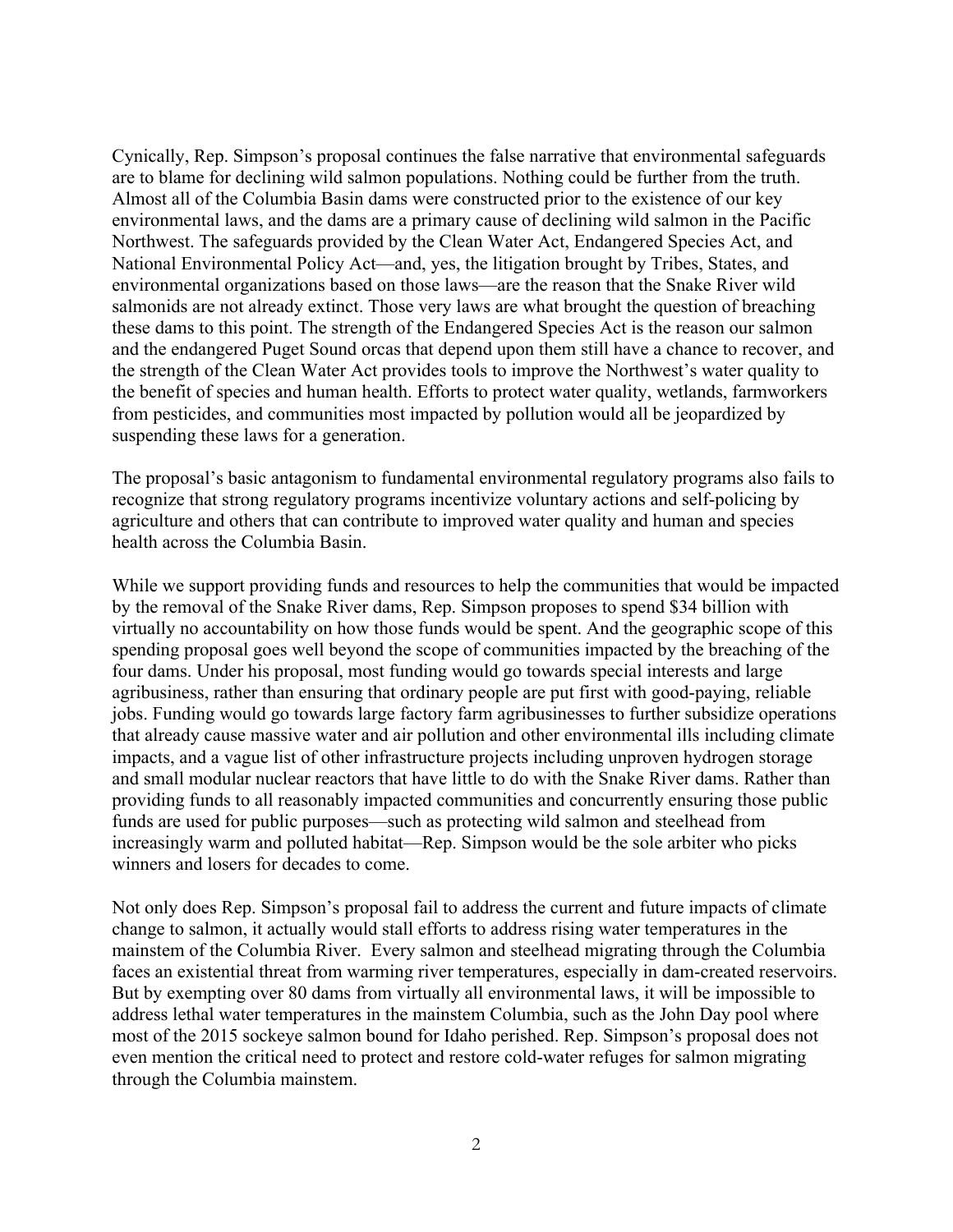Finally, Rep. Simpson's proposal dramatically shifts power and management of the Columbia Basin, including the waters of the basin states, in part through proposed new "watershed partnerships" controlled by State Departments of Agriculture and corporate agricultural interests. This undermines existing federalism principles and partnerships between states and the federal government and interferes with existing state agency jurisdiction to manage and allocate water and keep it clean. The proposal would radically depart from well over a century of state jurisdiction over water allocation and management by moving control over waters related to the partnerships to the State Departments of Agriculture. The proposal would also upend other State agency programs designed to protect imperiled species and effectively suspend water quality and other conditions of use in water rights issued by the basin States. Rep. Simpson's proposal also undermines the sovereignty of Tribal nations regarding decisions that affect virtually every aspect of salmon management and environmental protection. Allowing the agricultural sector to operate with impunity—choosing if and when it will protect water quality, wetlands, or salmon—is a simple recipe for environmental catastrophe.

Breaching the four Snake River dams cannot come at the price of more polluted water across the Columbia River basin, fewer wild salmon and steelhead in every other watershed of the basin, a continued assault by the mainstem and tributary dams on most Columbia Basin wild salmon and steelhead, degraded and destroyed wetlands, diminished wildlife that depend upon aquatic habitat and agricultural lands, and profound environmental injustice. We should not turn our back on science-based solutions, the rule of law, Tribal sovereignty, and environmental justice based on a moment of political expediency. Rep. Simpson's proposal is untenable and will accelerate the extinction of wild salmon and steelhead and other species in the Columbia Basin and irreparably harm human health.

In closing, we ask you to look beyond the initial appeal of Rep. Simpson's proposal to see its profound implications for water quality, fish and wildlife, federalism, and people. The entire purpose of breaching the Snake River dams is to rescue populations of wild fish. But, perversely, Rep. Simpson's proposal would jeopardize those very same fish by removing their legal protection from other major sources of harm. And, also perversely, it would remove legal protections from all other wild salmon and steelhead, along with numerous other species and human health, across the vast Columbia River basin.

To be clear, the undersigned support removal of the four lower Snake River Dams. We applaud any effort to get the ball rolling on dam removal and welcome a robust conversation on how to make that happen in the near term. We stand ready to negotiate and support a path forward for both dam removal and mitigation of the realistic and reasonably related impacts of removal of these four dams. But the current proposal sacrifices too much, fails to address major limiting factors in the survival of wild salmon, steelhead, and other species in the Columbia Basin, and would lock in a failed status quo or worse for much of the rest of the basin, while providing a financial and regulatory windfall for some of the very forces that are responsible, in large part, for the plight of these species and many of the most serious environmental justice issues in the basin.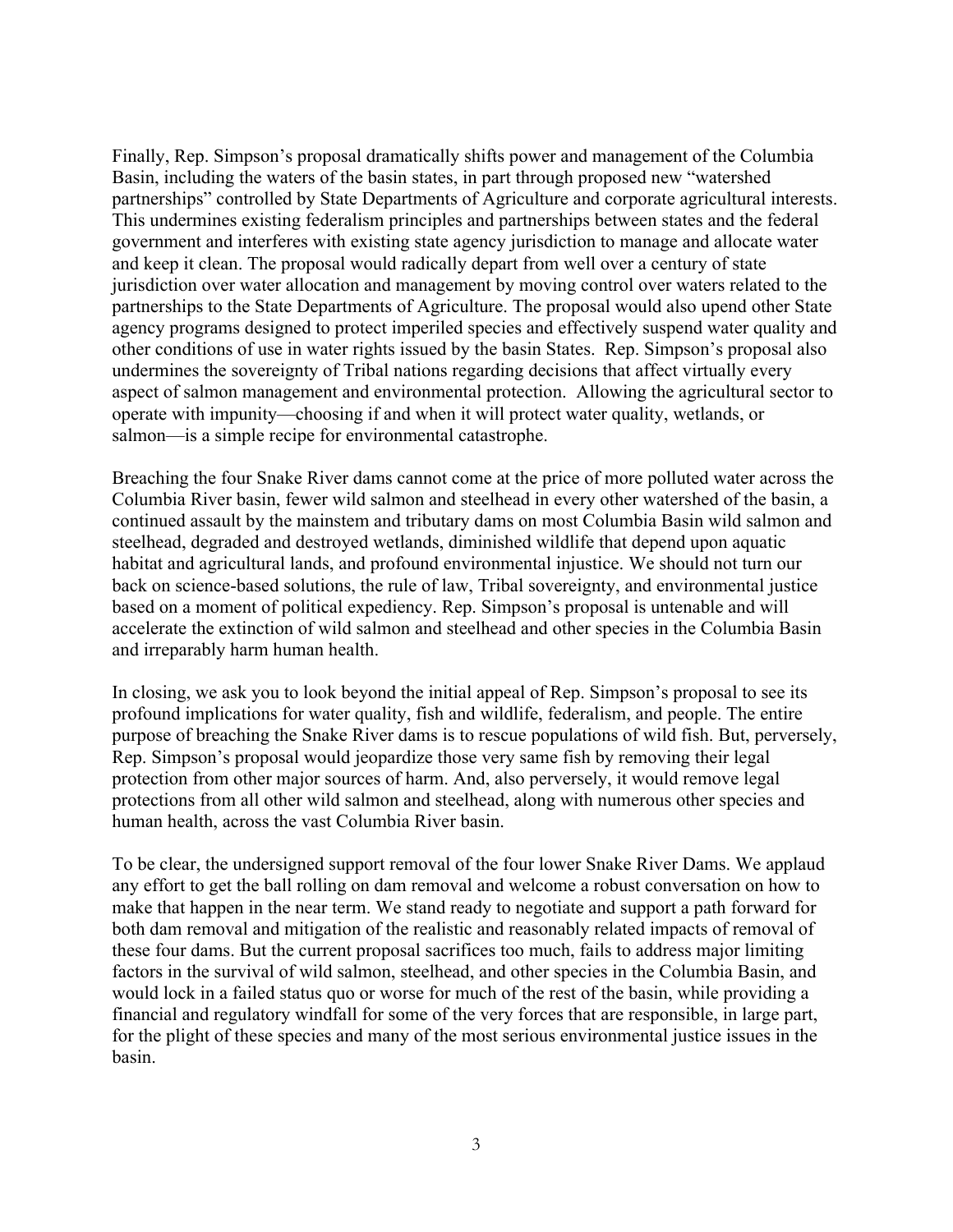Signed,

Brett Hartl Government Affairs Director Center for Biological Diversity bhartl@biologicaldiversity.org

Nina Bell Executive Director Northwest Environmental Advocates nbell@advocates-nwea.org

John DeVoe Executive Director WaterWatch of Oregon john@waterwatch.org

Travis Williams Executive Director Willamette Riverkeeper travis@willametteriverkeeper.org

Mark Sherwood Executive Director Native Fish Society mark@nativefishsociety.org

Greg McMillan President Deschutes River Alliance gmcmillan@bendbroadband.com

Sarah Cloud Executive Director Deschutes River Alliance sarah@deschutesriveralliance.org

Bethany Cotton Conservation Director Cascadia Wildlands bethany@cascwild.org

Paula Hood, Co-Director Blue Mountains Biodiversity Project paula.e.hood@gmail.com